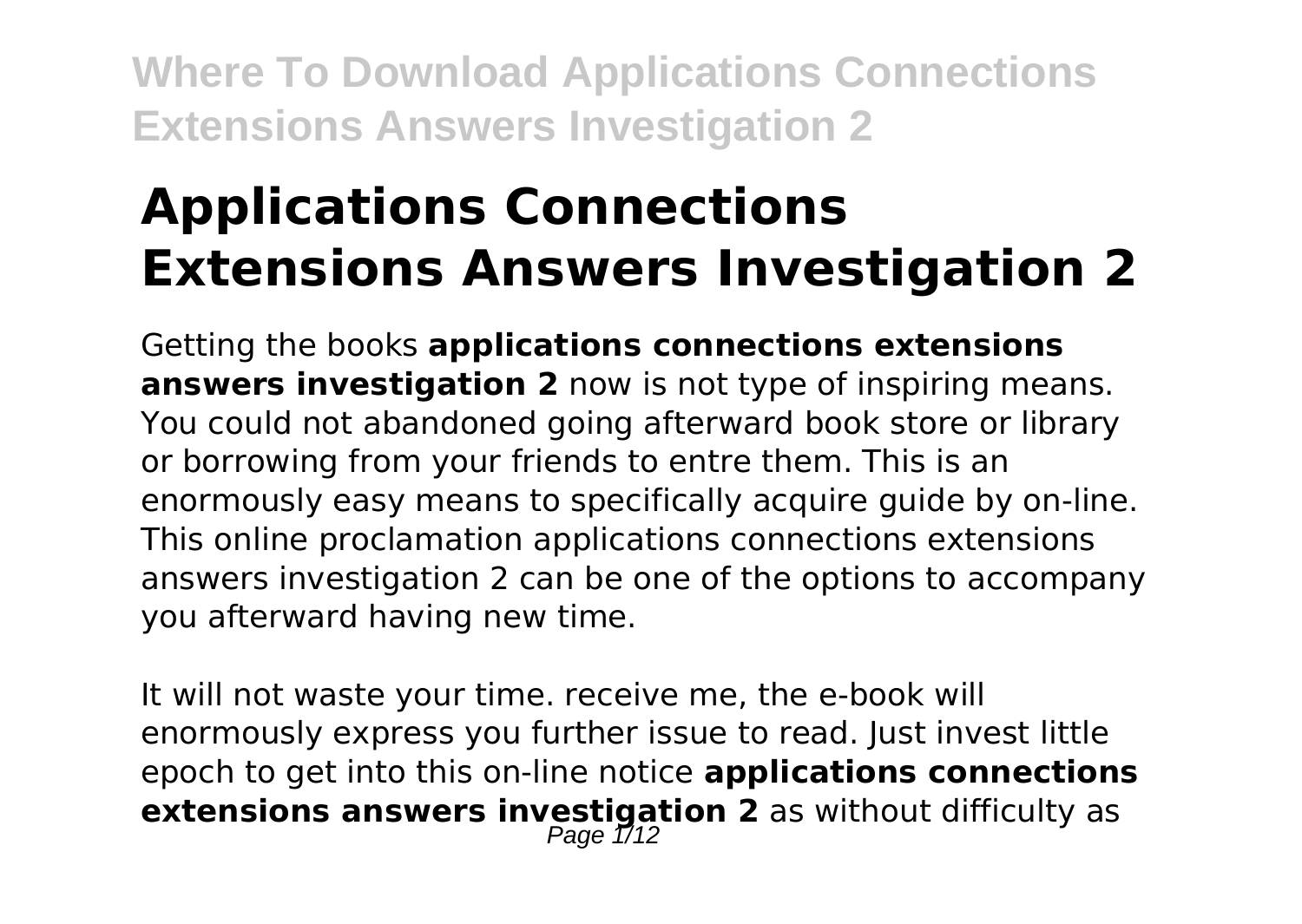review them wherever you are now.

eBooks Habit promises to feed your free eBooks addiction with multiple posts every day that summarizes the free kindle books available. The free Kindle book listings include a full description of the book as well as a photo of the cover.

### **Applications Connections Extensions Answers Investigation**

Applications Connections Extensions Answers Applications-Connections-Extensions (ACE) The last Problem in each Investigation is followed by a set of exercises meant to be used as homework. In the exercises, students are asked to compare, visualize, model, measure, count, reason, connect, and/or communicate their ideas in writing.

### Ace Applications Connections Extensions Answers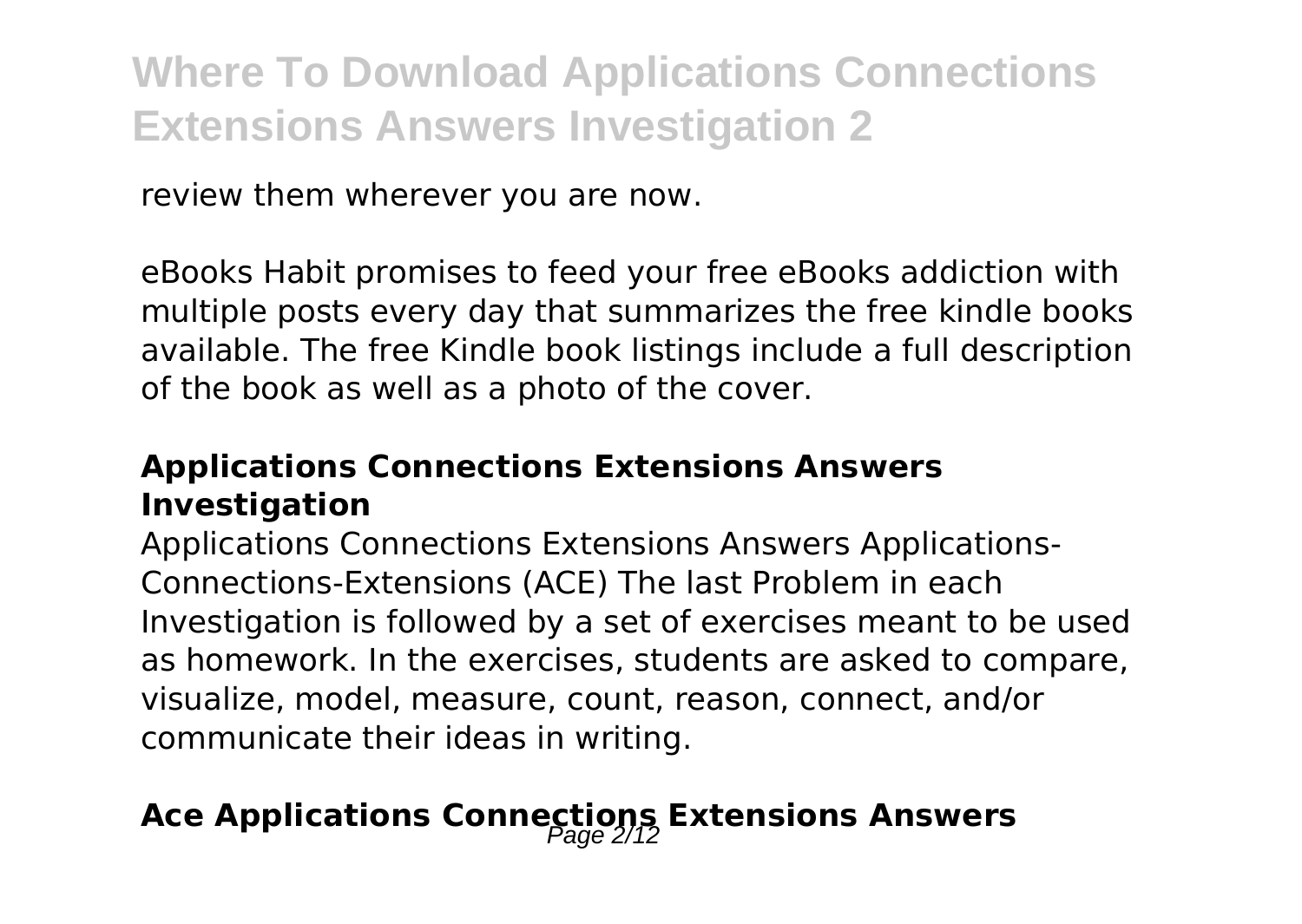Applications Connections Extensions Answers Applications Connections Extensions Answers Investigation. This is likewise one of the factors by obtaining the soft documents of this Applications Connections Extensions Answers Investigation by online. You might not require more period to spend to go to the ebook Page 7/28

#### **Applications Connections Extensions Answers**

Read Free Applications Connections Extensions AnswersAnswers - 6TH GRADE MATH Answers Investigation 1 ACE Assignment Choices Problem 1.1 Core 1–7 Other Connections 28–31, Extensions 39

#### **Applications Connections Extensions Answers**

Applications Connections Extensions Answers Applications-Connections-Extensions (ACE) The last Problem in each Investigation is followed by a set, of exercises meant to be used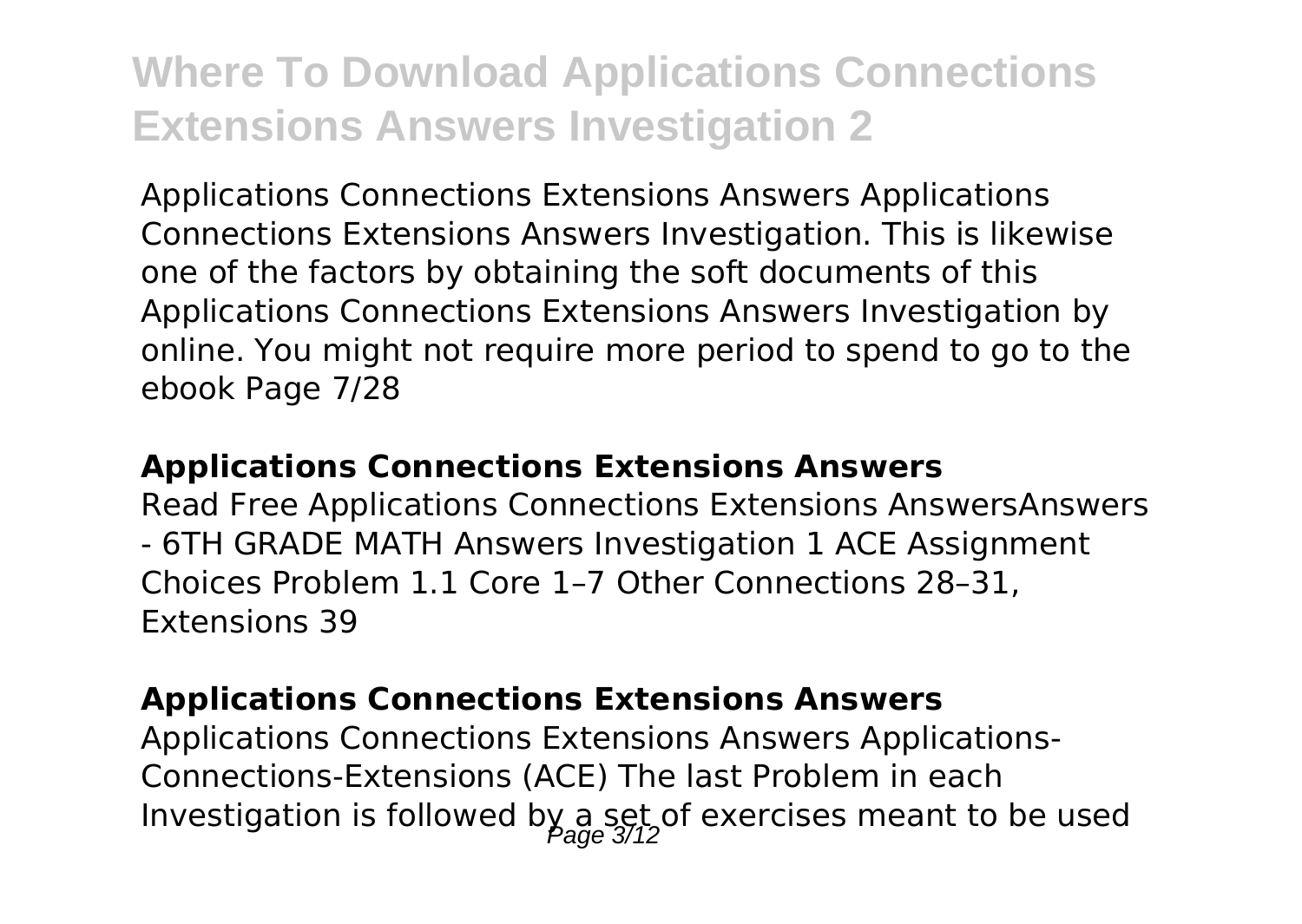as homework. In the exercises, students are asked to compare, visualize, model, measure, count, reason, connect, and/or communicate their ideas in writing.

**Applications Connections Extensions Answers Growing** AnswersApplications Connections Extensions Answers il 1/2il 1/2' [DOC] Applications Connections Extensions Answers Investigation 2 Author:  $i\lambda^{1/2}i\lambda^{1/2}$ www.istitutocomprensivo petronecb.gov.it Subject:  $i\lambda^{1/2}$  $i\lambda^{1/2}$  v'v Download Applications Connections Extensions Answers Investigation 2 - Keywords: iil<sup>1</sup>/<sub>2</sub>ii<sup>1</sup>/<sub>2</sub>Download Books Page 6/30

#### **Applications Connections Extensions Answers**

applications connections extensions answers investigation 2, but end up in harmful downloads. Rather than enjoying a good book with a cup of coffee in the afternoon, instead they cope with some malicious virus inside their computer. applications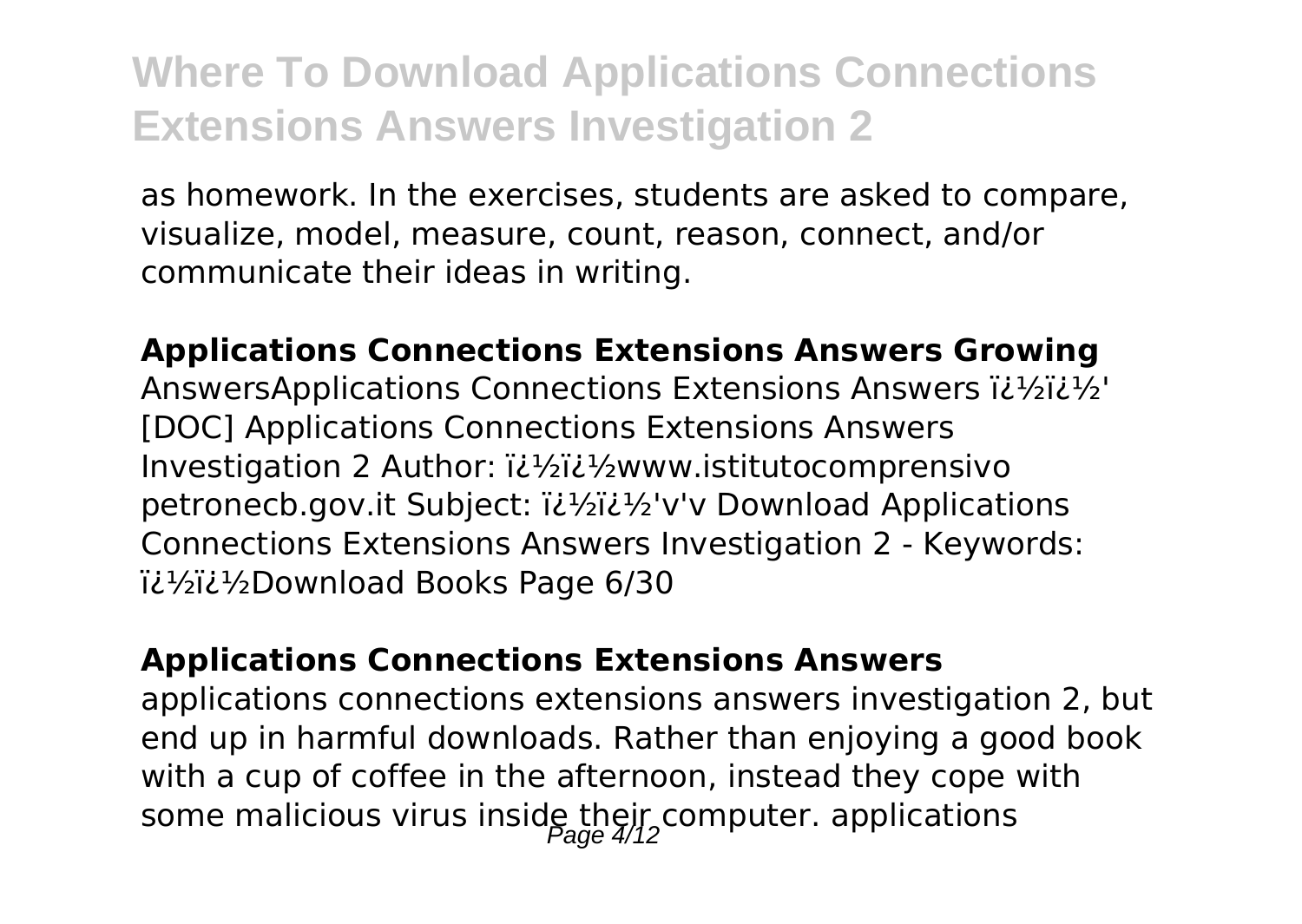connections extensions answers investigation 2 is available in our book collection an online access to it is set as public so you can get it instantly.

### **Applications Connections Extensions Answers Investigation 2**

Answers Investigation 2 ACE Assignment Choices Problem 2.1 Core 2, 29 Other Applications 1, Connections 28 Problem 2.2 Core 4, 6–12, 30–35 Other Applications 3, 5, 13; Connections 36–38; Extensions 48, 51; unassigned choices from previous problems Problem 2.3 Core 14–18, 41–44 Other Connections 39, 40; Extensions 49; unassigned choices from previous problems

### **Answers - 6TH GRADE MATH**

Answers Investigation 1 ACE Assignment Choices Problem 1.1 Core 1–7 Other Connections 28–31, Extensions 39 Problem 1.2 Core 8, 10-13, 15, 16 Other Applications 9, 14; Connections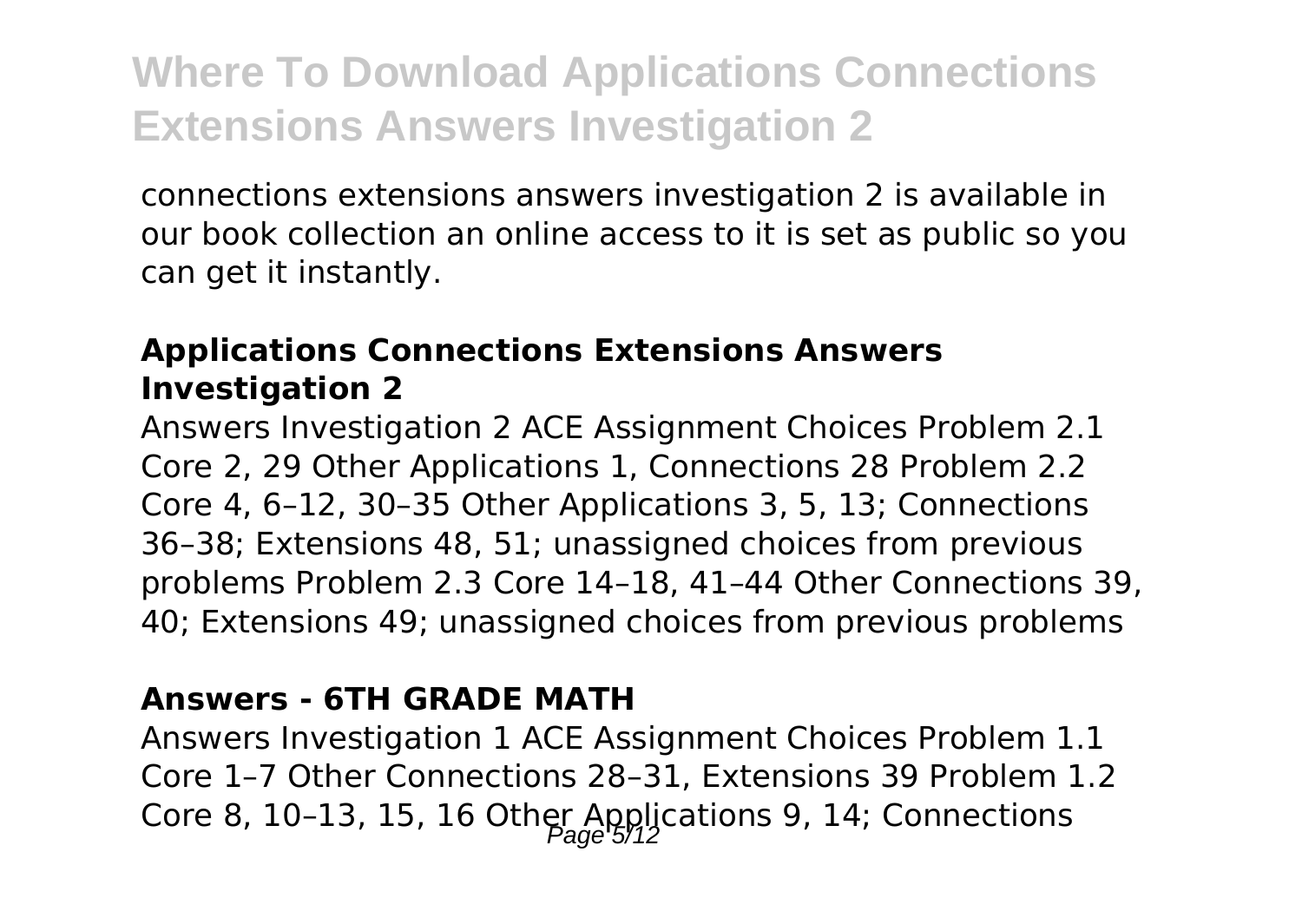32–34; Extensions 40–44; unassigned choices from previous problems Problem 1.3 Core 17, 19–21, 23, 24, 27, 35–37 Other Applications 18, 22, 25, 26; Connections 38; Extensions 45–49; unassigned choices from

#### **Answers - 6TH GRADE MATH - Home**

Answers Investigation 3 ACE Assignment Choices Problem 3.1 Core 1–3, 20, 21, 23–25 Other Applications 4–8; Connections 22, 26–28; Extensions 47, 48; unassigned choices from previous problems Problem 3.2 Core 9–11, 29–31 Other Connections 32–37; Extensions 49; unassigned choices from previous problems

#### **Investigation 3 - inetTeacher.com**

An R11.4 million Lottery grant to a non-profit organisation to build a sports facility in Limpopo was used for maintenance and repairs to an existing stadium built several years earlier, leaving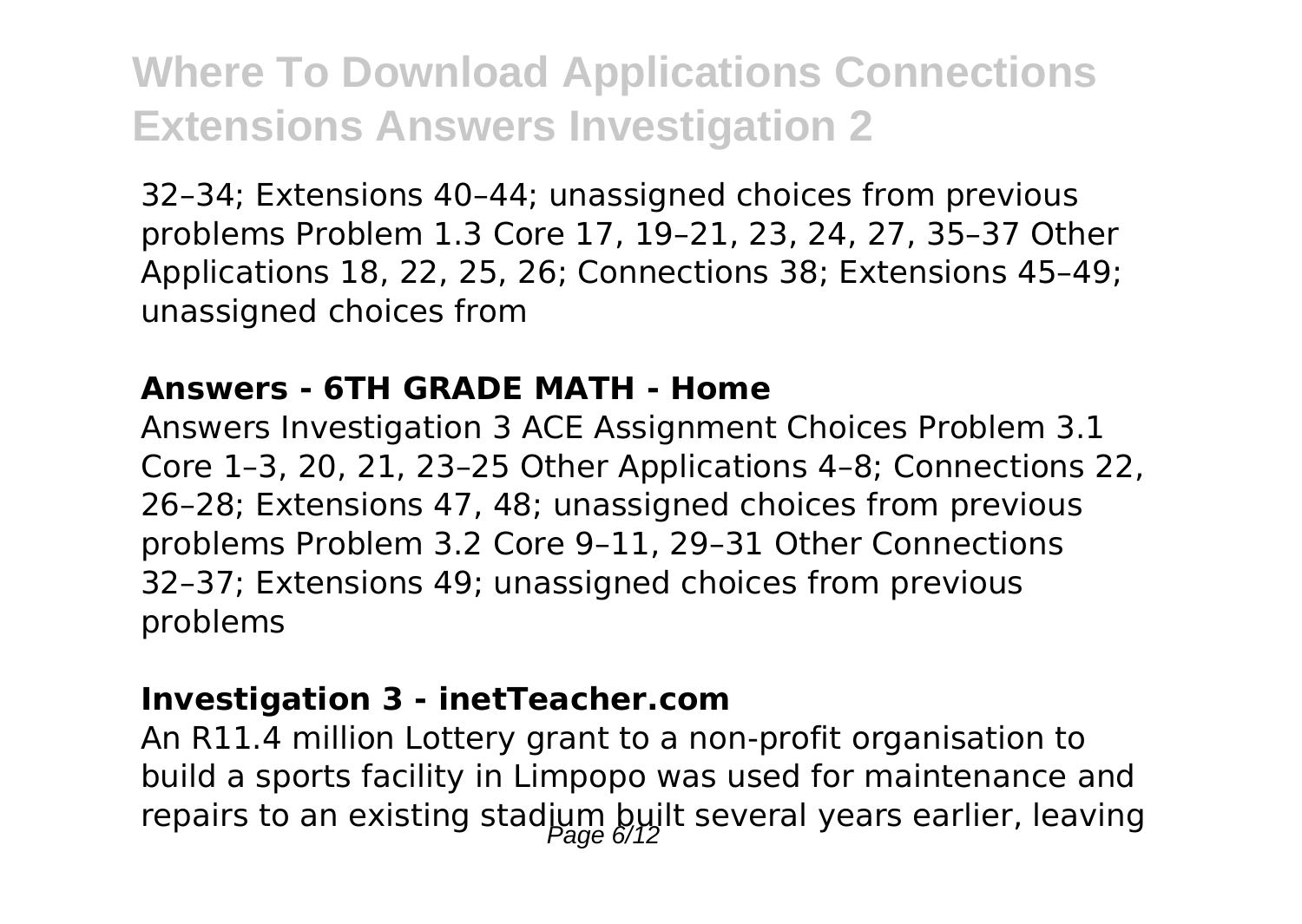close to R11 million unaccounted for. A months-long investigation has revealed how I Am Made For God's ...

#### **Lotto millions used for minor renovations to stadium ...**

Answers Investigation 1 ACE Assignment Choices Problem 1.1 Core 1–7 Other Connections 26–28, 30; Extensions 35, 36 Problem 1.2 Core 8–10, 14 Other Applications 11–13; Connections 29, 31; Extensions 37; unassigned choices from earlier problems Problem 1.3 Core 15–25 Other Connections 32–34; Extensions 38, 39; unassigned choices from earlier problems

#### **Investigation 1 - inetTeacher.com**

Applications-Connections-Extensions (ACE) The last Problem in each Investigation is followed by a set of exercises meant to be used as homework. In the exercises, students are asked to compare, visualize, model measure, count, reason, connect,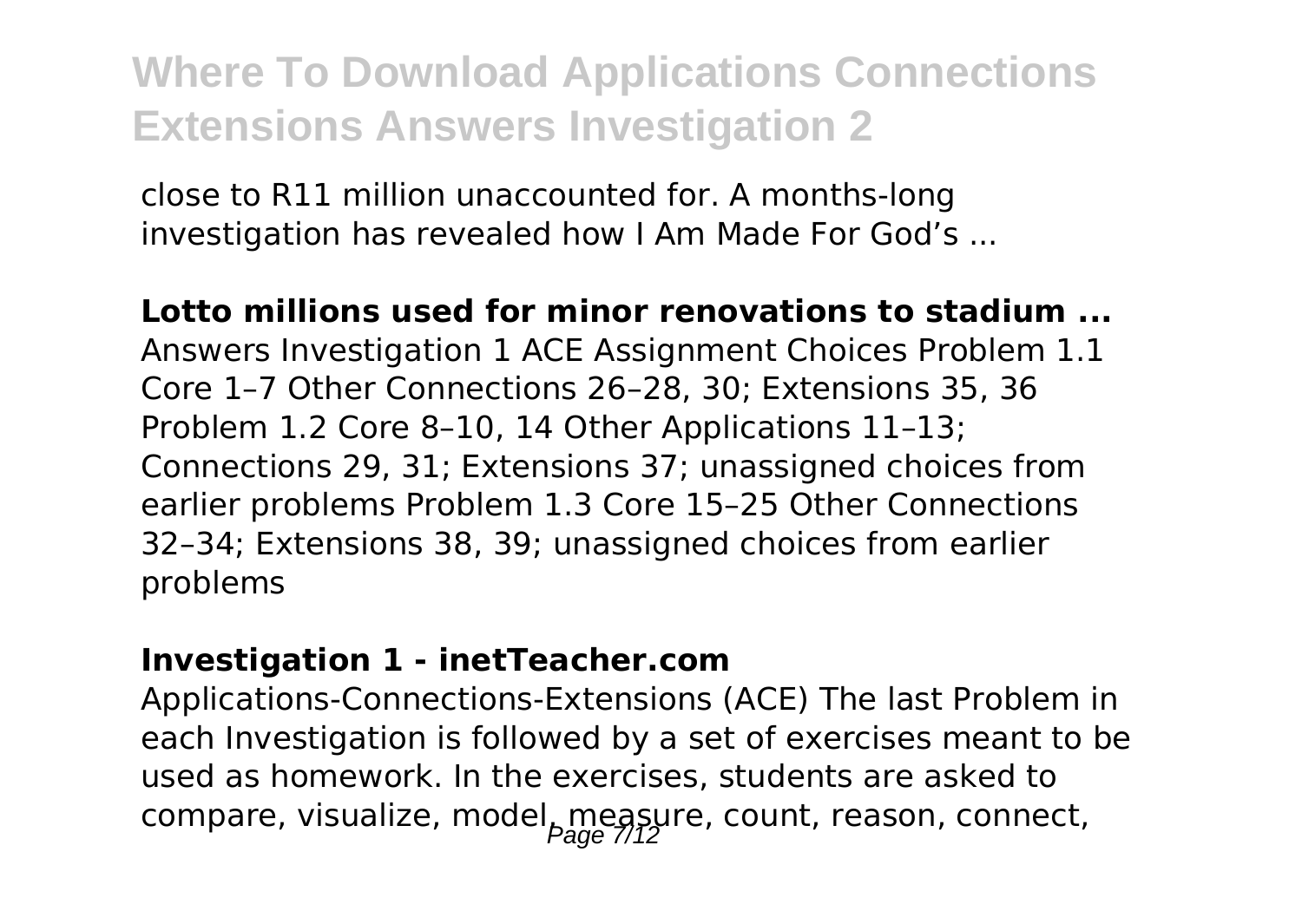and/or communicate their ideas in writing.

### **Organization - Connected Mathematics Project**

Connections Extensions Answers Investigation 2 Author:  $i^2$ i $i^3$ i $i^3$ www.istitutoco mprensivopetronecb.g ov.it Subject: ��'v'v Download Applications Connections Extensions Answers Investigation 2 - Keywords:  $i\lambda^{1/2}$ i $\lambda^{1/2}$ Download Books Applications Connections Extensions Answers Investigation 2 , Download Books Applications Page 5/27

### **Applications Connections Extensions Answers**

What Do You Expect Investigation 2 Applications | Connections | Extensions Applications 1. A bucket contains one green block, one red block, and two yellow blocks. You choose one block from the bucket. a. Find the theoretical probability that you will choose each color.  $P(\text{green}) = P(\text{yellow}) = P(\text{red}) = b$ . Find the sum of the probabilities in  $P_{\text{age 8/12}}$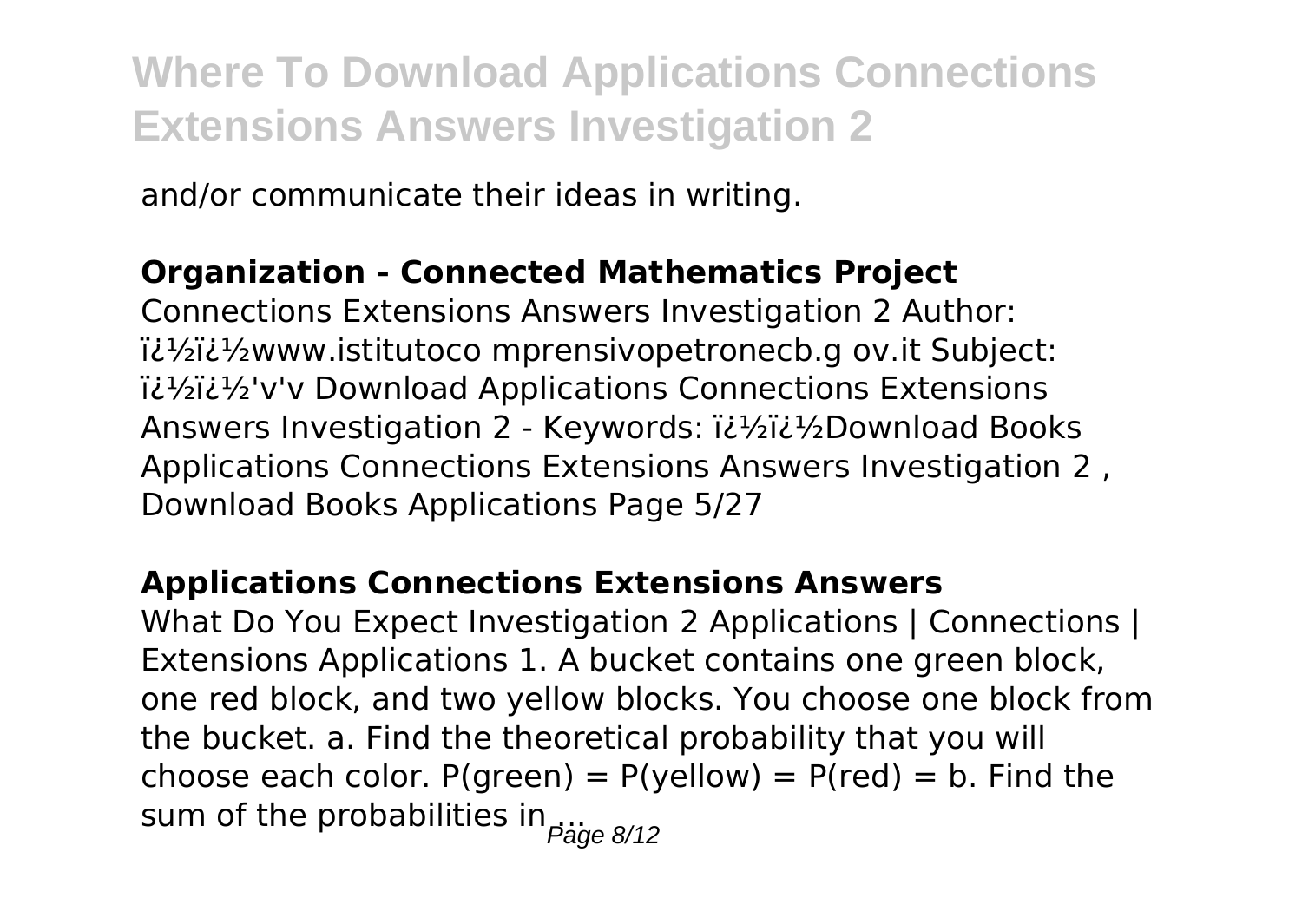### **A C E Applications | Connections | Extensions**

Connections 21. 85 22. 128 23. 420 24. 4 25. 27 26. 12 27. 19.19 – 10.75  $= 8.44$  seconds is the time it took him to run the final half of the race because it is the difference between the One other side also has length 2.93. time for the first half of the distance and the time for the complete race. 28. Running consecutively, their time for

### **CMP3 G6 DO ACE2 - 6th Grade Math @ E.H.M.I.S.**

Applications-Connections-Extensions (ACE) The last Problem in each Investigation is followed by a set of exercises meant to be used as homework. In the exercises, students are asked to compare, visualize, model, measure, count, reason, connect, and/or communicate their ideas in writing.

### **Applications Connections Extensions Answers**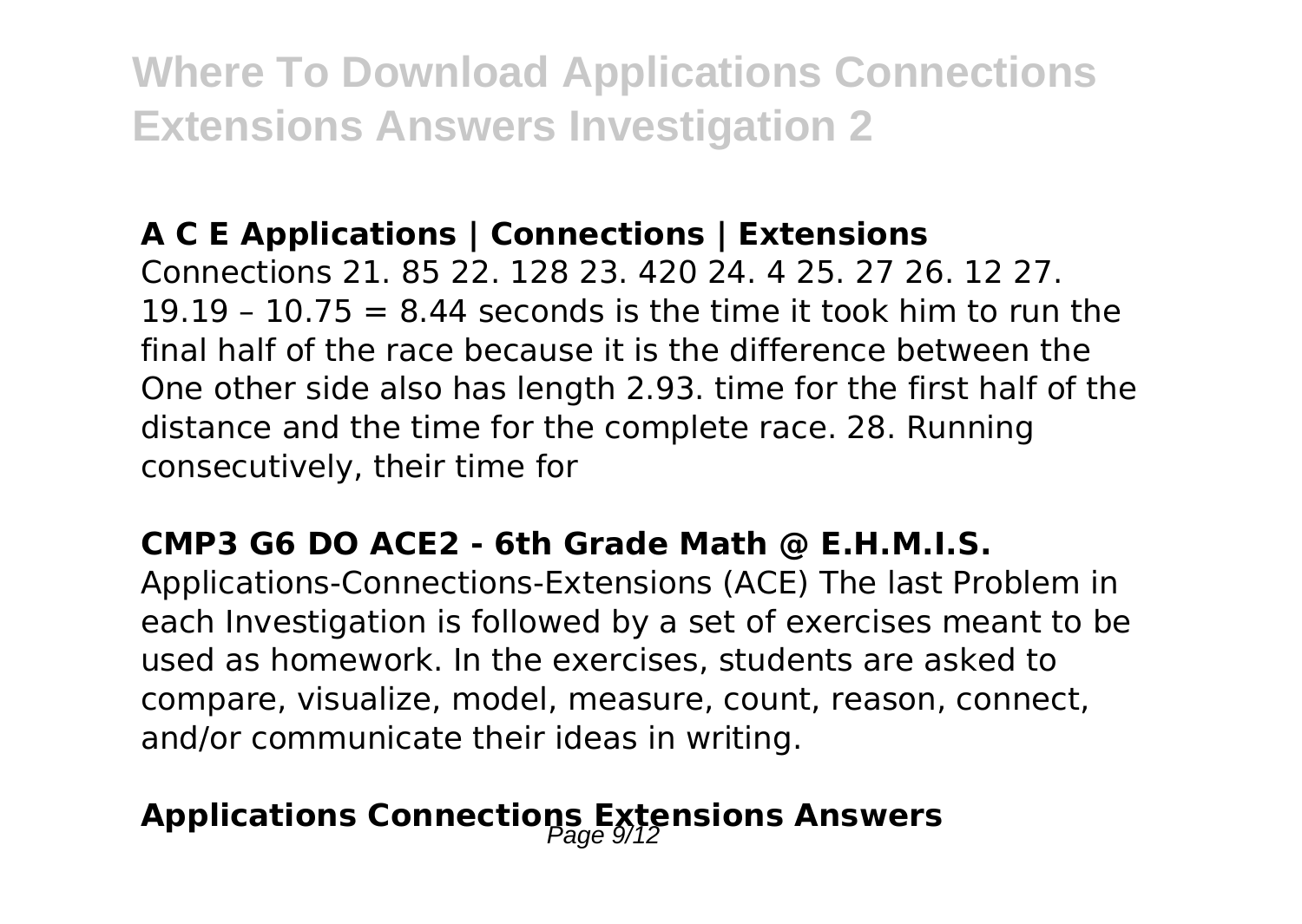Applications Connections Extensions 5. Add a row to your table from Exercise 4 to show the coordinates of points A–E and their images after the first translation, followed by a translation that "moves" point  $B^{\circ}$  to  $(-1, 0)$ , a. Draw the image.

### **Applications | Connections | Extensions**

Applications | Connections | Extensions Applications 1. .Describe, in writing or with pictures, how 7 3 compares to 2 1 3 2. Multiple Choice On a number line from 0 to –10, where is 13 3 located? A. between 0 and −1 B. between 4 and 5 C. between −5 and 6 D. 6 and 7 3. Copy the number line below. Locate and label marks representing 2 1 4 ...

### **A C E Applications | Connections | Extensions**

Investigation 1 Applications | Connections | Extensions. A C E 1.1. 2 | Page . 1.2. 3 | Page . Ap. Mug Wump Glum Sum Tum Crum Rule (x, y) (1.5x, 1.5y)  $(3x, 2y)$  (4x, 4y) (2x, y) Point Mouth